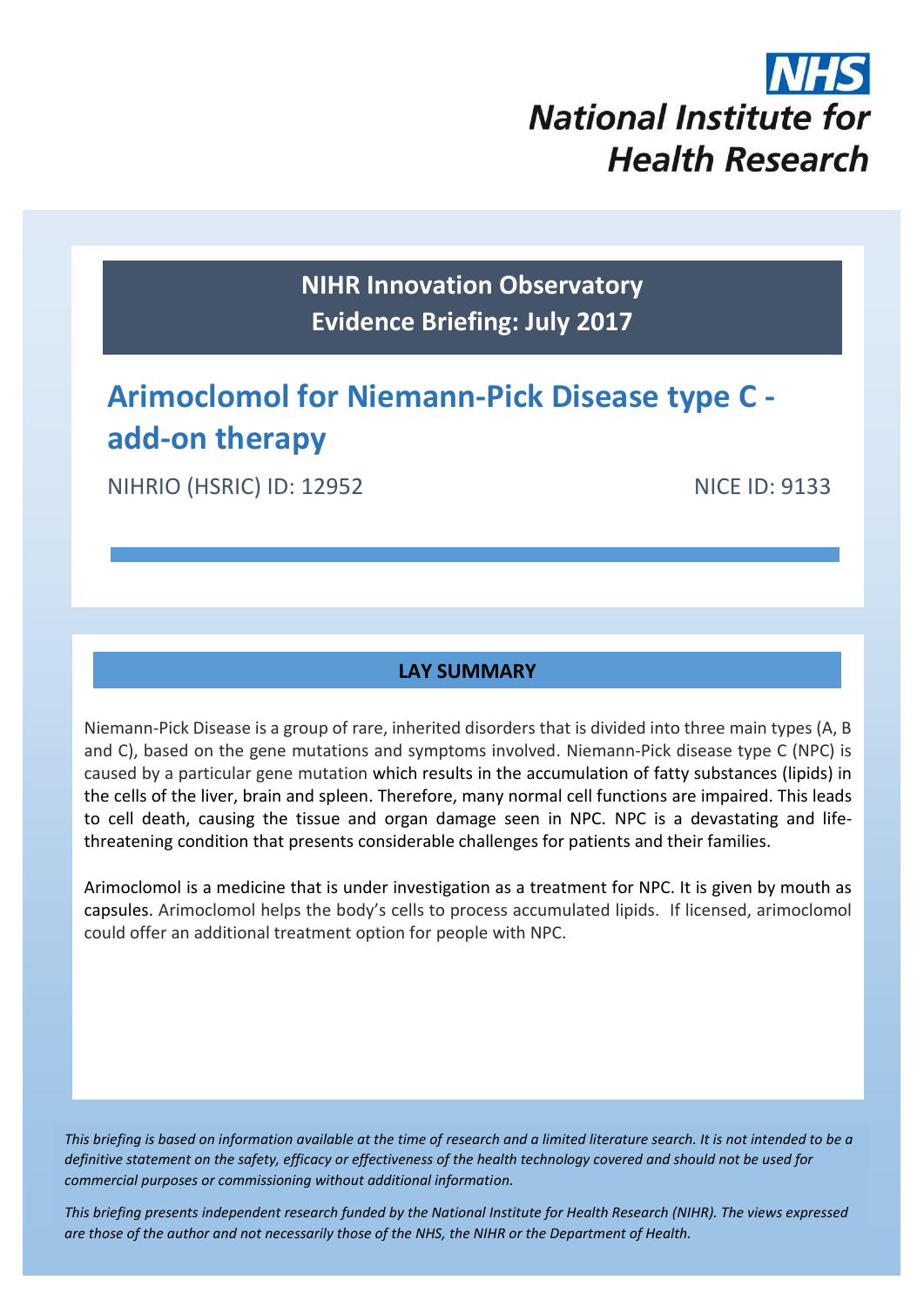#### **TARGET GROUP**

Niemann-Pick disease (Niemann-Pick disease type C (NPC))

#### **TECHNOLOGY**

#### <span id="page-1-1"></span><span id="page-1-0"></span>**DESCRIPTION**

Arimoclomol (Arimoclomol [INN]; BRX-220; OR-01; OR-04) is under development for the treatment of Lysosomal Storage Diseases such as NPC and Gaucher's disease. The drug is administered orally. It acts by targeting heat shock protein 70 (Hsp70).<sup>1,2</sup>

Arimoclomol works by causing the up-regulation of molecular chaperones in cellsthat includes Hsp70, which functions as a chaperone. Molecular chaperone proteins are critical in the cellular response to stress and protein misfolding. Arimoclomol is a small molecule activator of chaperones in cells under stress. Its function is to amplify molecular chaperone proteins, normally found in all cells of the body and thought to enhance the cell's natural ability to mend damaged, misfolded proteins.<sup>[1](#page-1-0)</sup> In lysosomal storage diseases such as NPC, Hsp70 helps to fold the digestive enzyme into a functional conformation, allowing the cell to process the accumulated lipid.<sup>[2](#page-1-1)</sup> Also, arimolcomol protects neurons from protein aggregation and toxicity (Parkinson disease, Alzheimer disease, polyglutamine diseases, and amyotrophic lateral sclerosis), protects cells from apoptosis (Parkinson disease)[.](#page-1-0)<sup>1</sup>

In the phase II/III clinical trial (NCT02612129), subjects in the experimental arm receive arimoclomol capsules for oral administration (3 times daily); doses: 150-600 mg/day (based on weight) for 12 months. Following this, all patients will be offered to continue into the extension phase of the study.<sup>3</sup>

Arimoclomol does not currently have Marketing Authorisation in the EU for any indication. However, in the EU, arimoclomol has been awarded an Orphan Drug Designation for NPC, <sup>4</sup> Amyotrophic Lateral Sclerosis,<sup>5</sup> and Inclusion Body Myositis.<sup>6</sup> Furthermore, in the USA, arimoclomol has been awarded an Orphan Drug Designation for NPC and Amyotrophic Lateral Sclerosis.<sup>1,7</sup>

This product is in phase II/III development for Amyotrophic Lateral Sclerosis, Sporadic Inclusion Body Myositis (s-IBM). 8

#### <span id="page-1-3"></span><span id="page-1-2"></span>**INNOVATION and/or ADVANTAGES**

There is currently significant unmet need for the treatment of NPC. The European Medicines Agency indicated that arimoclomol might be of significant benefit for patients with NPC because it works in a different way to the current available drug (miglustat) and studies suggest it might be of benefit in reducing the symptoms of the disease.[4](#page-1-2)

#### <span id="page-1-4"></span>**DEVELOPER**

Orphazyme ApS

#### **AVAILABILITY, LAUNCH or MARKETING**

Arimoclomol is a designated orphan drug in the EU/USA for Niemann-Pick Disease Type C.<sup>[4,](#page-1-2)[7](#page-1-3)</sup>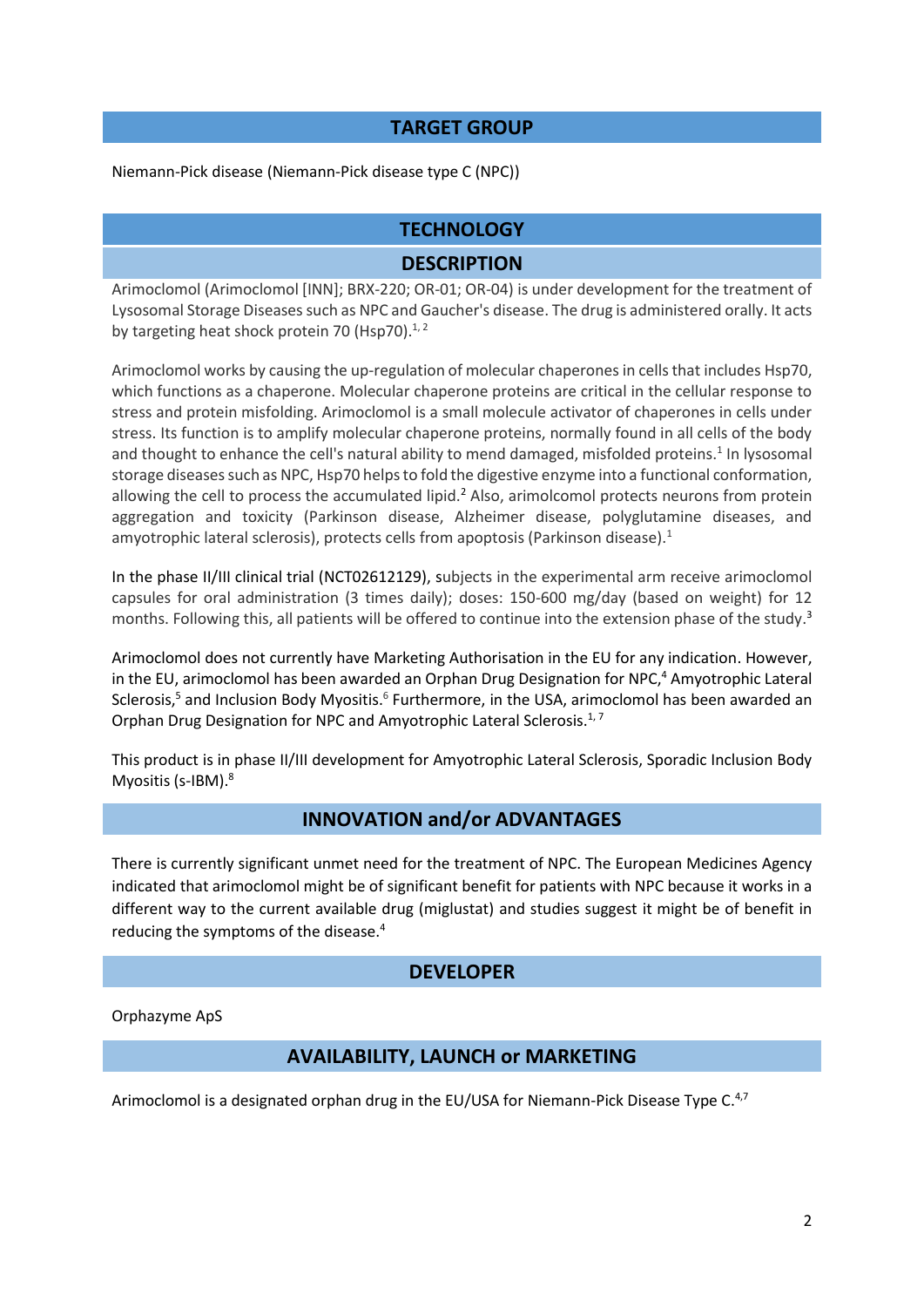#### **PATIENT GROUP**

#### <span id="page-2-1"></span><span id="page-2-0"></span>**BACKGROUND**

Niemann-Pick disease (NPD) is a group of diseases passed down through families (inherited). NPD has a wide range of symptoms that vary in severity. NPD is divided into three main types: type A, type B, type C (includes type C1 and type C2). These types are classified on the basis of genetic cause and the signs and symptoms of the condition. $9,10$ 

NPD is inherited in an autosomal recessive pattern, which means both copies of the gene in each cell have mutations. The parents of an individual with an autosomal recessive condition each carry one copy of the mutated gene, but they typically do not show signs and symptoms of the condition. Niemann-Pick disease type C (NPC) is caused by mutations in either the Niemann-Pick type C1 (NPC1) gene or type C2 (NPC2) gene[.](#page-2-0)<sup>9</sup> Approximately 95 % of NPC cases are caused by genetic mutations in the NPC1 gene, with the other 5% caused by mutations in the NPC2 gene.<sup>11</sup> The proteins produced from these genes are involved in the movement of lipids within cells. Mutations in these genes lead to a shortage of functional protein, which prevents movement of cholesterol and other lipids, leading to their accumulation in cells. Because these lipids are not in their proper location in cells, many normal cell functions that require lipids (such as cell membrane formation) are impaired. The accumulation of lipids as well as the cell dysfunction eventually leads to cell death, causing the tissue and organ damage seen in NPC1 and NPC2[.](#page-2-0)<sup>9</sup>

The signs and symptoms of NPC1 and NPC2 are very similar; these types differ only in their genetic cause. NPC1 and NPC2 usually become apparent in childhood, although signs and symptoms can develop at any time. People with these types usually develop difficulty coordinating movements (ataxia), an inability to move the eyes vertically (vertical supranuclear gaze palsy), poor muscle tone (dystonia), severe liver disease, and interstitial lung disease. Individuals with NPC1 and NPC2 have problems with speech and swallowing that worsen over time, eventually interfering with feeding. Affected individuals often experience progressive decline in intellectual function and about one-third have seizures. People with these types may survive into adulthood.<sup>[9](#page-2-0)</sup>

#### <span id="page-2-2"></span>**CLINICAL NEED and BURDEN OF DISEASE**

The incidence of NPC is widely reported at 1 in 120,000, although recent evidence suggests this may be an under-estimate.<sup>[11](#page-2-1)</sup> NPC affected approximately 0.1 in 10,000 people in the EU in 201[4.](#page-1-2)<sup>4</sup> The true prevalence of NPC is difficult to assess due to insufficient clinical awareness combined with the relative difficulty of biochemical testing. Estimates of prevalence at birth ranging between 0.66 and 0.83 per 100,000 were proposed for France, the UK and Germany based on diagnoses made in a laboratory setting over the period 1988-2002.<sup>12</sup>

NPC is now recognised as a relatively common cause of liver disease in early life. Fetal hydrops or fetal ascites can be observed. Above all, a prolonged neonatal cholestatic icterus, appearing in the first days or weeks of life and usually associated with progressive hepatosplenomegaly is present in close to half of patients, although with very variable intensity. In most cases, the icterus resolves spontaneously by 2 to 4 months of age, and only hepatosplenomegaly remains for a highly variable period, preceding onset of neurologic symptoms. In about 10% of these patients, however, the icterus quickly worsens and leads to liver failure. Children with this dramatic "acute" neonatal cholestatic rapidly fatal form usually die before the age of 6 months. Some other infants, especially (but not exclusively) those having mutations in the NPC2 gene, present with a severe respiratory insufficiency (together with hepatosplenomegaly or more severe liver disease) that may also be fatal.<sup>[12](#page-2-2)</sup> Apart from a small subset of patients who die at birth, or in the first 6 months of life from hepatic or respiratory failure, and exceptional adult cases, all patients ultimately will develop a progressive and fatal neurological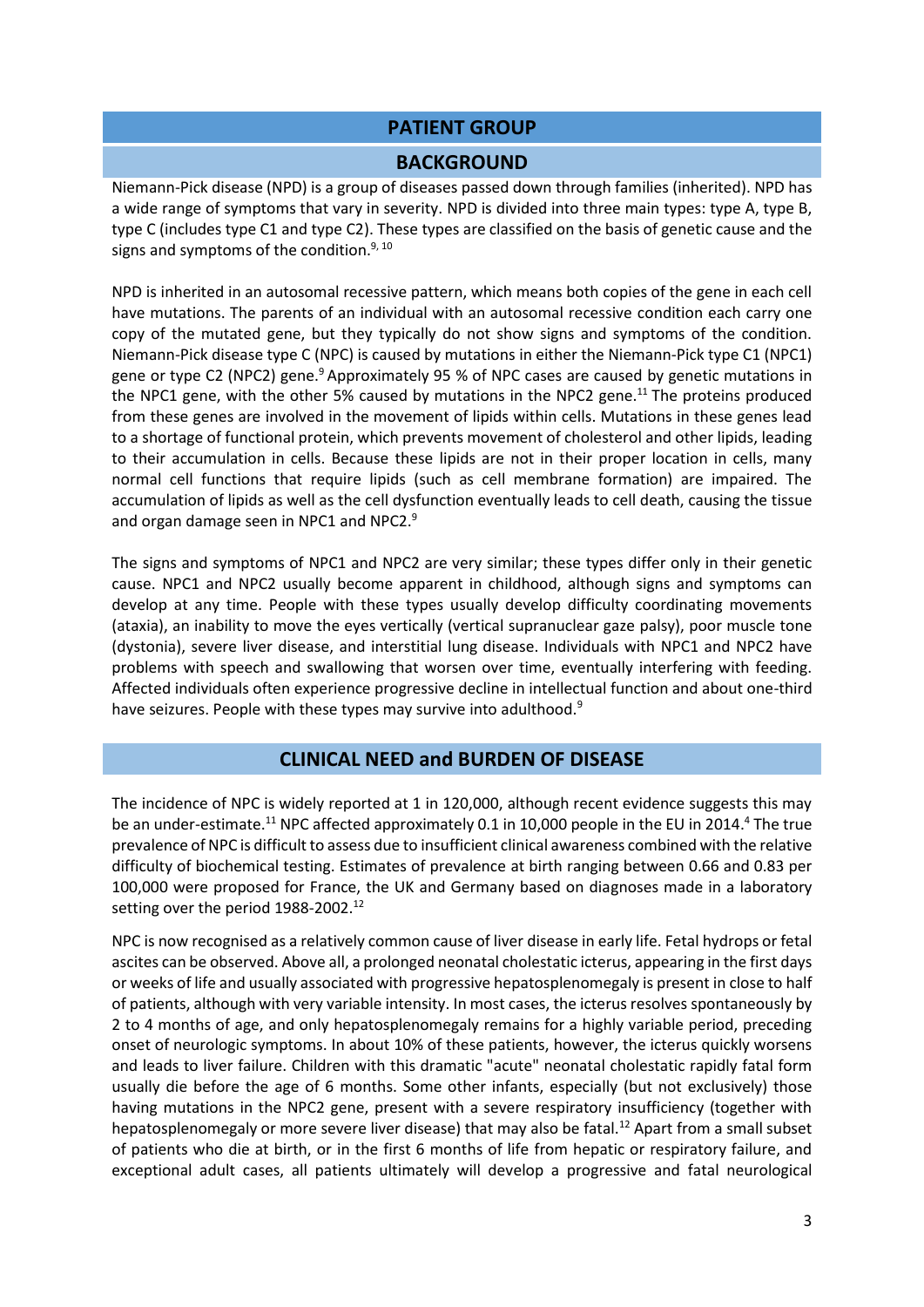disease. Systemic disease, when present, always precedes onset of neurological symptoms, but the systemic component may be absent or minimal in approximately 15% of all patients, and close to half of the adult-onset patients, at least at the time of diagnosis. In typical patients, the neurologic disorder consists mainly of cerebellar ataxia, dysarthria, dysphagia, and progressive dementia, and the majority of cases show a characteristic vertical supranuclear gaze palsy (VSGP). Cataplexy, seizures, and dystonia are other quite common features, and psychiatric disturbances are frequent in late-onset patients.[12](#page-2-2)

The population likely to be eligible to receive arimoclomol could not be estimated from available published sources.

### **PATIENT PATHWAY RELEVANT GUIDANCE**

# **NICE GUIDANCE**

No relevant guidance identified.

#### **NHS ENGLAND and POLICY GUIDANCE**

- NHS England. 2016/17 Manual for Prescribed Specialised Services. Publications Gateway Reference 05233.
- NHS England. 2013/14 NHS Standard Contract for Lysosomal Storage Disorders Service (Children). E06/S (HSS)/c.
- NHS England. 2013/14 NHS Standard Contract for Metabolic Disorders (Adult). E06/S/a.
- NHS England. 2013/14 NHS Standard Contract for Metabolic Disorders (Children). E06/S/b.
- NHS England. 2013/14 NHS Standard Contract for Metabolic Disorders (Laboratory Services). E06/S/c

#### <span id="page-3-0"></span>**OTHER GUIDANCE**

- NP-C Guidelines Working Group. Recommendations for the diagnosis and management of Niemann–Pick disease type C: An update. 2012. 13
- Niemann-Pick Guideline Development Group. Management of Niemann-Pick Type A & B Diseases (Acid Sphingomyelinase Deficiency): A Clinical Guideline. version 22 Oct 2015. 14
- Niemann-Pick type C (NPC): Canadian Management Guidelines.<sup>15</sup>

#### **CURRENT TREATMENT OPTIONS**

There is no cure for NPC, although patients benefit from palliative treatments (individual medications that will help to treat the symptoms related to the condition). In the absence of any curative treatment, quality of life represents a legitimate treatment goal in the management of NPC, and can be addressed by:

- 1) Rigorous symptomatic treatment;
- 2) Miglustat therapy (Zavesca®) for existing neurological manifestations.

Occupational therapy can be used to help with posture, speech and movement. In 2009, the European Medicines Agency approved the use of Zavesca for the treatment of progressive neurological manifestations in adult and paediatric patients with NPC. Zavesca has been shown to delay the progression and stabilise certain symptoms of the disease. However, this drug is not suitable for every affected individual therefore it is advised that the individual to discuss all medical issues the doctor.[11,](#page-2-1)[13](#page-3-0)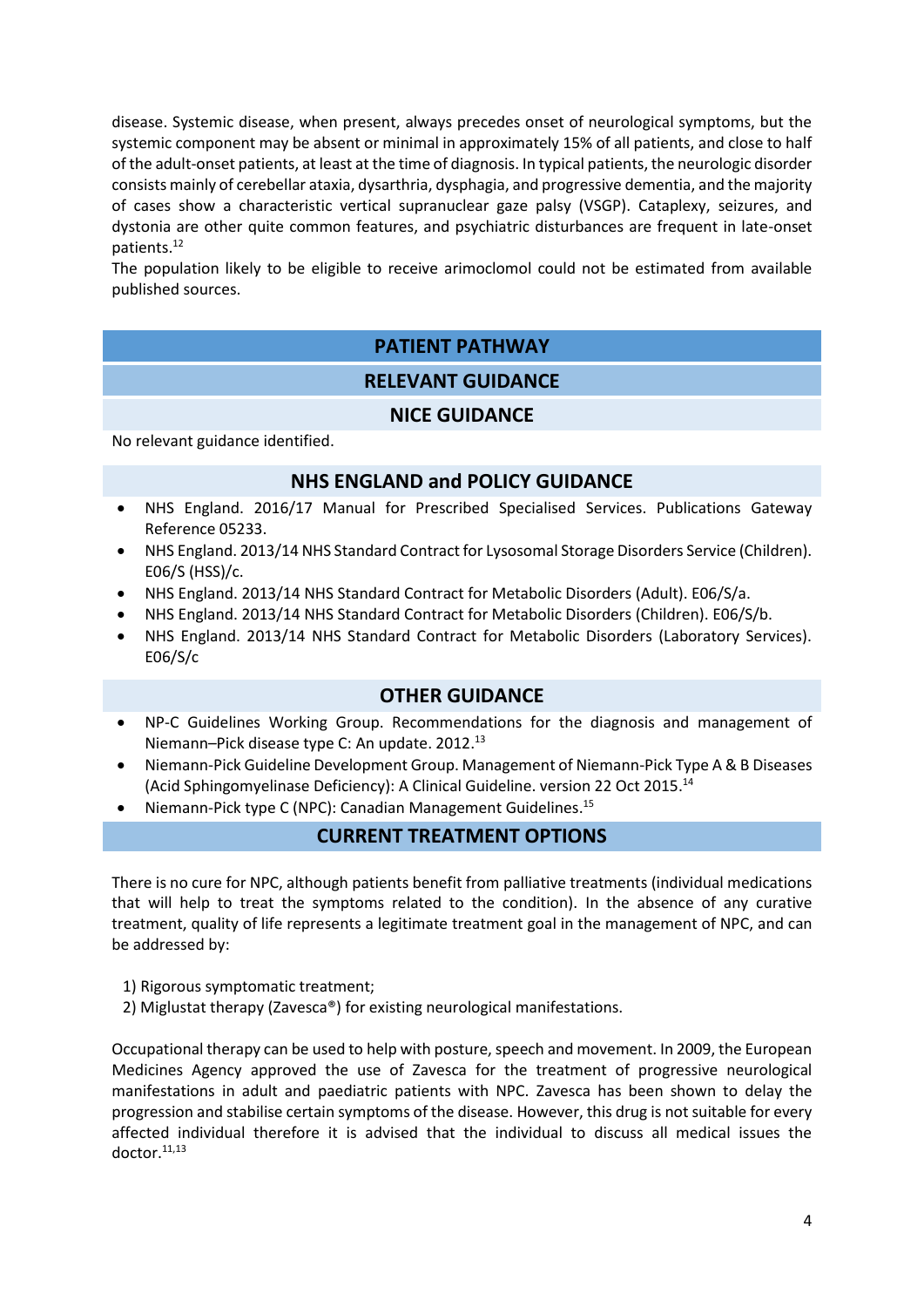## **EFFICACY and SAFETY**

| <b>Trial</b>                                       | NCT02612129; Patients Diagnosed With NiemannPick Disease Type C aged 2 to<br>18 Years; Arimoclomol vs Placebo; both as an add-on therapy to the patient's<br>current prescribed best standard of care; phase II/III                                                                                                                                                                                                                                                                                                                                                                                                                                                                            |
|----------------------------------------------------|------------------------------------------------------------------------------------------------------------------------------------------------------------------------------------------------------------------------------------------------------------------------------------------------------------------------------------------------------------------------------------------------------------------------------------------------------------------------------------------------------------------------------------------------------------------------------------------------------------------------------------------------------------------------------------------------|
| <b>Sponsor</b>                                     | Orphazyme ApS                                                                                                                                                                                                                                                                                                                                                                                                                                                                                                                                                                                                                                                                                  |
| <b>Status</b>                                      | Ongoing                                                                                                                                                                                                                                                                                                                                                                                                                                                                                                                                                                                                                                                                                        |
| Source of                                          | Trial registry. <sup>3</sup>                                                                                                                                                                                                                                                                                                                                                                                                                                                                                                                                                                                                                                                                   |
| <b>Information</b>                                 |                                                                                                                                                                                                                                                                                                                                                                                                                                                                                                                                                                                                                                                                                                |
| Location                                           | Eight EU countries (incl UK) and USA.                                                                                                                                                                                                                                                                                                                                                                                                                                                                                                                                                                                                                                                          |
| <b>Design</b>                                      | Randomised, placebo-controlled, double-blind.                                                                                                                                                                                                                                                                                                                                                                                                                                                                                                                                                                                                                                                  |
| <b>Participants</b>                                | n= 46 (planned); aged 2-18 years; males and females; NPC; genetically<br>confirmed by mutations in both alleles of NPC1 or NPC2, or mutation in only<br>one allele of NPC1 or NPC2 plus either positive filipin staining or elevated<br>cholestane triol/oxysterols (>2 x upper limit of normal).                                                                                                                                                                                                                                                                                                                                                                                              |
| <b>Schedule</b>                                    | Randomised to arimoclomol capsules for oral administration (3 times daily),<br>doses: 150-600 mg/day (based on weight); or placebo capsules; both in<br>combination with their ongoing standard of care for 12 months.                                                                                                                                                                                                                                                                                                                                                                                                                                                                         |
| Follow-up                                          | The duration of the blinded phase study period will be 12 months.<br>Following this, all patients will be offered to continue into the extension phase<br>of the study where every patient will receive arimoclomol, follow-up at 18<br>months, 24 months (after randomisation) and then on an annual basis<br>thereafter. The extension phase runs until arimoclomol has received<br>Regulatory Approval or until the analysis of data from the controlled, blinded<br>phase 12 month study period does not support the efficacy and/or safety of<br>arimoclomol.                                                                                                                             |
| Primary<br><b>Outcomes</b>                         | • Change in NPC disease severity score - baseline (Visit 1) to 12 months<br>• Change in the NPC disease severity based on the NPCCSS scores                                                                                                                                                                                                                                                                                                                                                                                                                                                                                                                                                    |
| Secondary<br><b>Outcomes</b><br><b>Key Results</b> | . Change in the Niemann Pick type C Clinical Database (NPC-cdb) score -<br>baseline (Visit 1) to 6 months, 12, 18, 24 and 36 months.<br>• Change in NPCCSS score - baseline (Visit 1) to 6 months, 18, 24 and 36 months<br>• Change in NPCCSS score (individual domains) - baseline (Visit 1) to 6 months,<br>12, 18, 24 and 36 months<br>• Change in Quality of Life (EQ5DY) - baseline (Visit 1) to 6 and 12, 18, 24 and 36<br>months<br>• Change in the SARA score - baseline (Visit 1) to 6 and 12, 18, 24 and 36<br>months<br>• Change in the 9HPT (9 Hole Peg Test) - baseline (Visit 1) to 6 and 12, 18, 24<br>and 36 months<br>• Adverse events (AEs) - Baseline (visit 1) - 36 months |
| <b>Adverse effects</b>                             |                                                                                                                                                                                                                                                                                                                                                                                                                                                                                                                                                                                                                                                                                                |
| (AEs)                                              |                                                                                                                                                                                                                                                                                                                                                                                                                                                                                                                                                                                                                                                                                                |
| <b>Expected</b><br>reporting date                  | Study [or Primary] completion date reported as December 2017.                                                                                                                                                                                                                                                                                                                                                                                                                                                                                                                                                                                                                                  |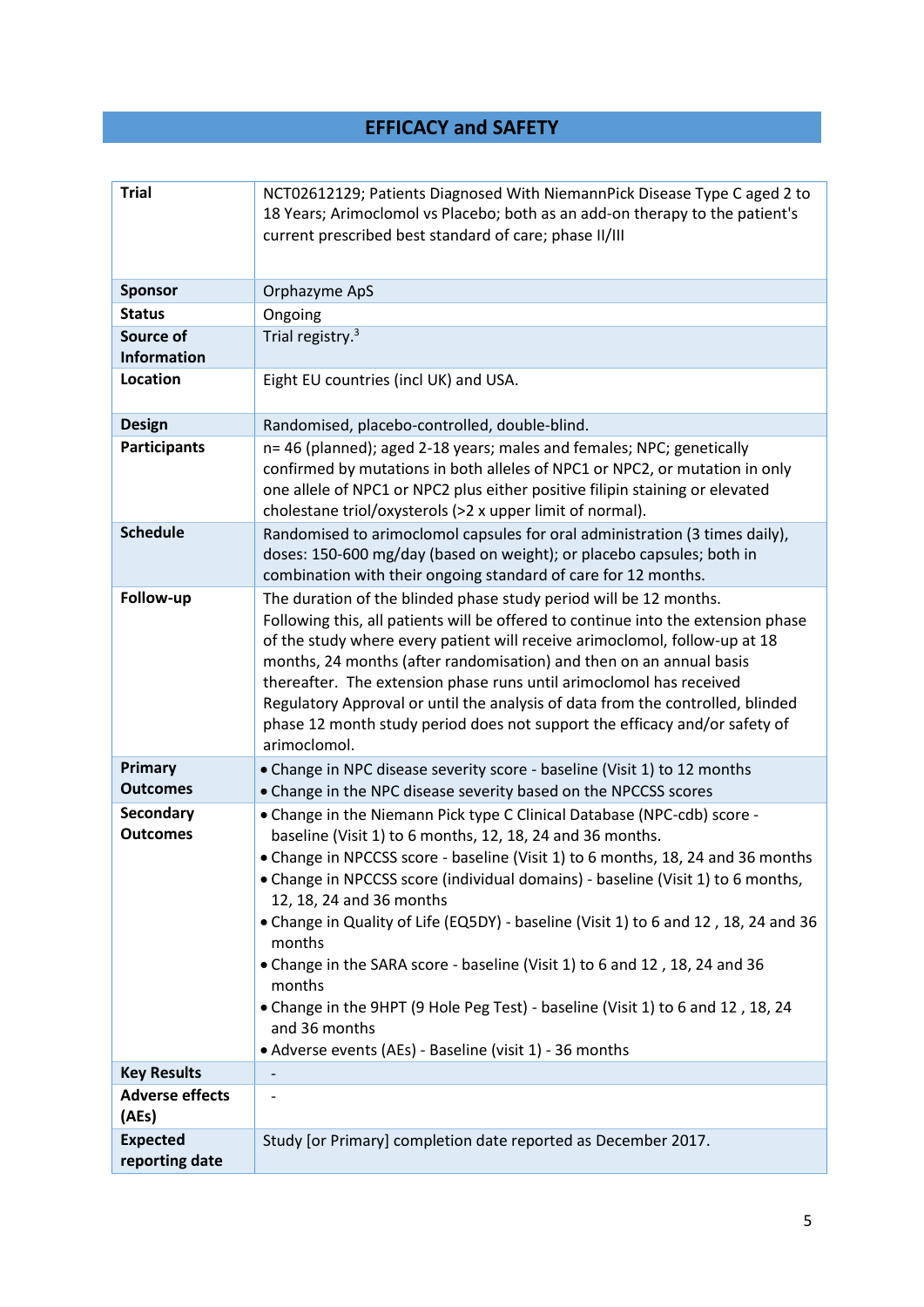| <b>ESTIMATED COST and IMPACT</b>                              |                                              |  |  |
|---------------------------------------------------------------|----------------------------------------------|--|--|
| <b>COST</b>                                                   |                                              |  |  |
| The cost of arimoclomol is not yet known.                     |                                              |  |  |
| <b>IMPACT - SPECULATIVE</b>                                   |                                              |  |  |
| <b>IMPACT ON PATIENTS AND CARERS</b>                          |                                              |  |  |
| Reduced mortality/increased length of<br>survival             | $\boxtimes$ Reduced symptoms or disability   |  |  |
| Other                                                         | No impact identified                         |  |  |
| <b>IMPACT ON HEALTH and SOCIAL CARE SERVICES</b>              |                                              |  |  |
| Increased use of existing services                            | Decreased use of existing services<br>$\Box$ |  |  |
| Re-organisation of existing services                          | $\Box$ Need for new services                 |  |  |
| Other                                                         | None identified<br>$\boxtimes$               |  |  |
| <b>IMPACT ON COSTS and OTHER RESOURCE USE</b>                 |                                              |  |  |
| Increased drug treatment costs                                | Reduced drug treatment costs                 |  |  |
| Other increase in costs                                       | Other reduction in costs                     |  |  |
| Other                                                         | None identified<br>$\bowtie$                 |  |  |
| <b>OTHER ISSUES</b>                                           |                                              |  |  |
| Clinical uncertainty or other research<br>question identified | $\boxtimes$ None identified                  |  |  |